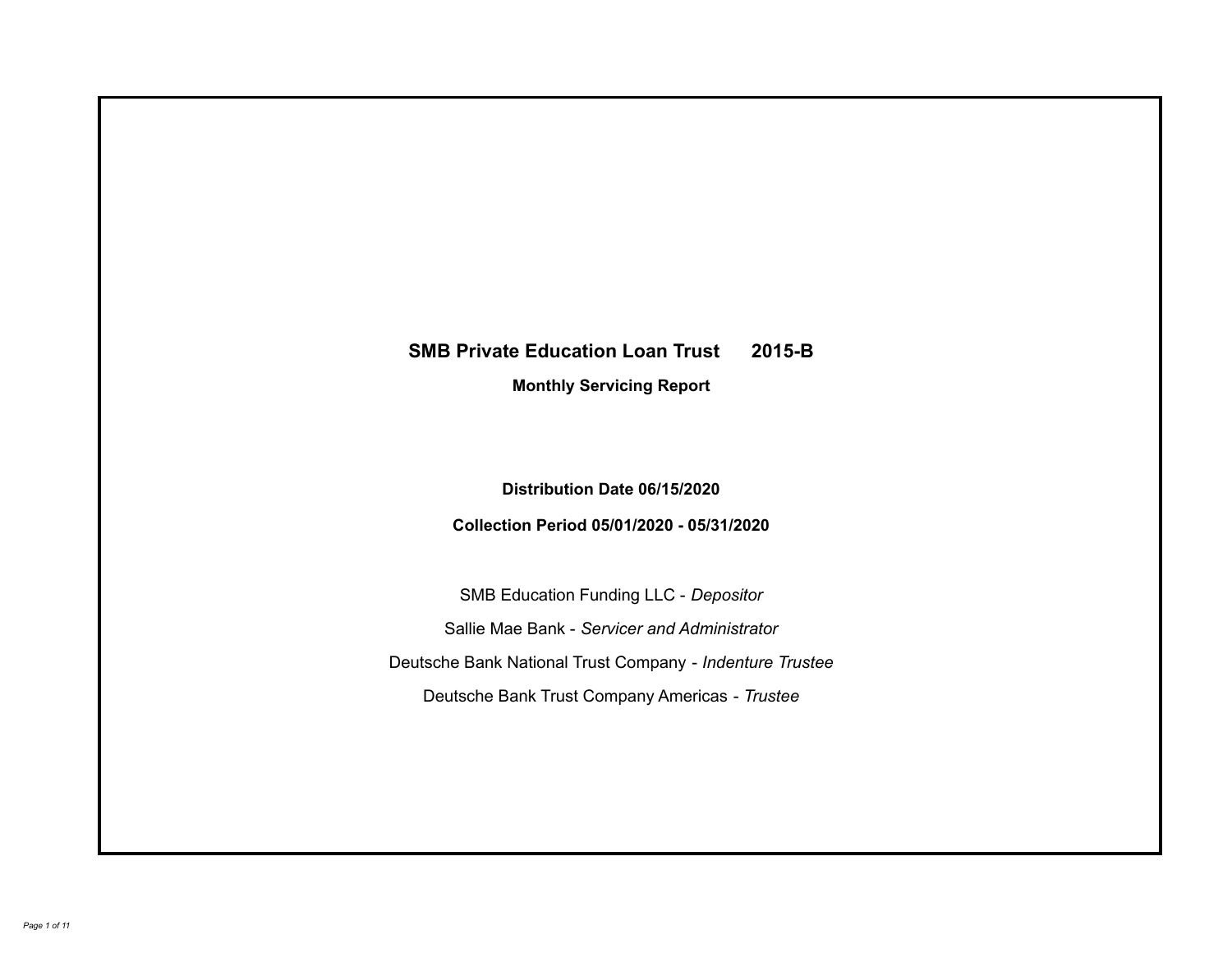A

| A           | <b>Student Loan Portfolio Characteristics</b> |                                                 | <b>Settlement Date</b><br>07/30/2015 | 04/30/2020            | 05/31/2020            |
|-------------|-----------------------------------------------|-------------------------------------------------|--------------------------------------|-----------------------|-----------------------|
|             | <b>Principal Balance</b>                      |                                                 | \$700,964,388.29                     | \$331,885,329.48      | \$326,816,080.40      |
|             | Interest to be Capitalized Balance            |                                                 | 42,430,107.89                        | 12,357,054.84         | 12,047,966.90         |
|             | Pool Balance                                  |                                                 | \$743,394,496.18                     | \$344,242,384.32      | \$338,864,047.30      |
|             | Weighted Average Coupon (WAC)                 |                                                 |                                      |                       |                       |
|             |                                               | WAC1 (Contractual Interest Rate on the Loan)    | 8.20%                                | 7.94%                 | 7.80%                 |
|             |                                               | WAC2 (Average of Applicable Interest Rate)      | 8.18%                                | 7.88%                 | 7.74%                 |
|             |                                               | WAC3 (Average of Actual Interest Rate)          | 8.13%                                | 7.81%                 | 7.67%                 |
|             | Weighted Average Remaining Term               |                                                 | 128.84                               | 122.72                | 122.88                |
|             | Number of Loans                               |                                                 | 63,899                               | 31,211                | 30,691                |
|             | Number of Borrowers<br>Pool Factor            |                                                 | 43,918                               | 21,723<br>0.463068245 | 21,351<br>0.455833409 |
|             |                                               | Since Issued Total Constant Prepayment Rate (1) |                                      | 9.11%                 | 9.05%                 |
|             |                                               |                                                 |                                      |                       |                       |
| В           | <b>Debt Securities</b>                        | Cusip/Isin                                      | 05/15/2020                           |                       | 06/15/2020            |
|             | A <sub>2</sub> A                              | 78448QAB4                                       | \$65,341,051.25                      |                       | \$62,777,758.72       |
|             | A2B                                           | 78448QAC2                                       | \$30,628,617.77                      |                       | \$29,427,074.39       |
|             | A <sub>3</sub>                                | 78448QAD0                                       | \$75,000,000.00                      |                       | \$75,000,000.00       |
|             | B                                             | 78448QAE8                                       | \$70,000,000.00                      |                       | \$70,000,000.00       |
|             | $\mathsf C$                                   | 78448QAF5                                       | \$50,000,000.00                      |                       | \$50,000,000.00       |
| $\mathsf C$ |                                               |                                                 |                                      |                       |                       |
|             | <b>Certificates</b>                           | <b>Cusip/Isin</b>                               | 05/15/2020                           |                       | 06/15/2020            |
|             | Residual                                      | 78448Q108                                       | \$100,000.00                         |                       | \$100,000.00          |
|             |                                               |                                                 |                                      |                       |                       |
| D           | <b>Account Balances</b>                       |                                                 | 05/15/2020                           |                       | 06/15/2020            |
|             | Reserve Account Balance                       |                                                 | \$1,896,081.00                       |                       | \$1,896,081.00        |
|             |                                               |                                                 |                                      |                       |                       |
| E.          | <b>Asset / Liability</b>                      |                                                 | 05/15/2020                           |                       | 06/15/2020            |
|             | Overcollateralization Percentage              |                                                 | 15.48%                               |                       | 15.24%                |
|             | Specified Overcollateralization Amount        |                                                 | \$103,272,715.30                     |                       | \$101,659,214.19      |
|             | Actual Overcollateralization Amount           |                                                 | \$53,272,715.30                      |                       | \$51,659,214.19       |

(1) Since Issued Total CPR calculations found in monthly servicing reports issued on or prior to September 15, 2015 originally included loans that were removed from the pool by the sponsor because they .<br>became ineligible for the pool between the cut-off date and settlement date. On October 5, 2015, Since Issued Total CPR calculations were revised to exclude these loans and all prior monthly servicing reports were restated. For additional information, see 'Since Issued CPR Methodology' found on page 11 of this report.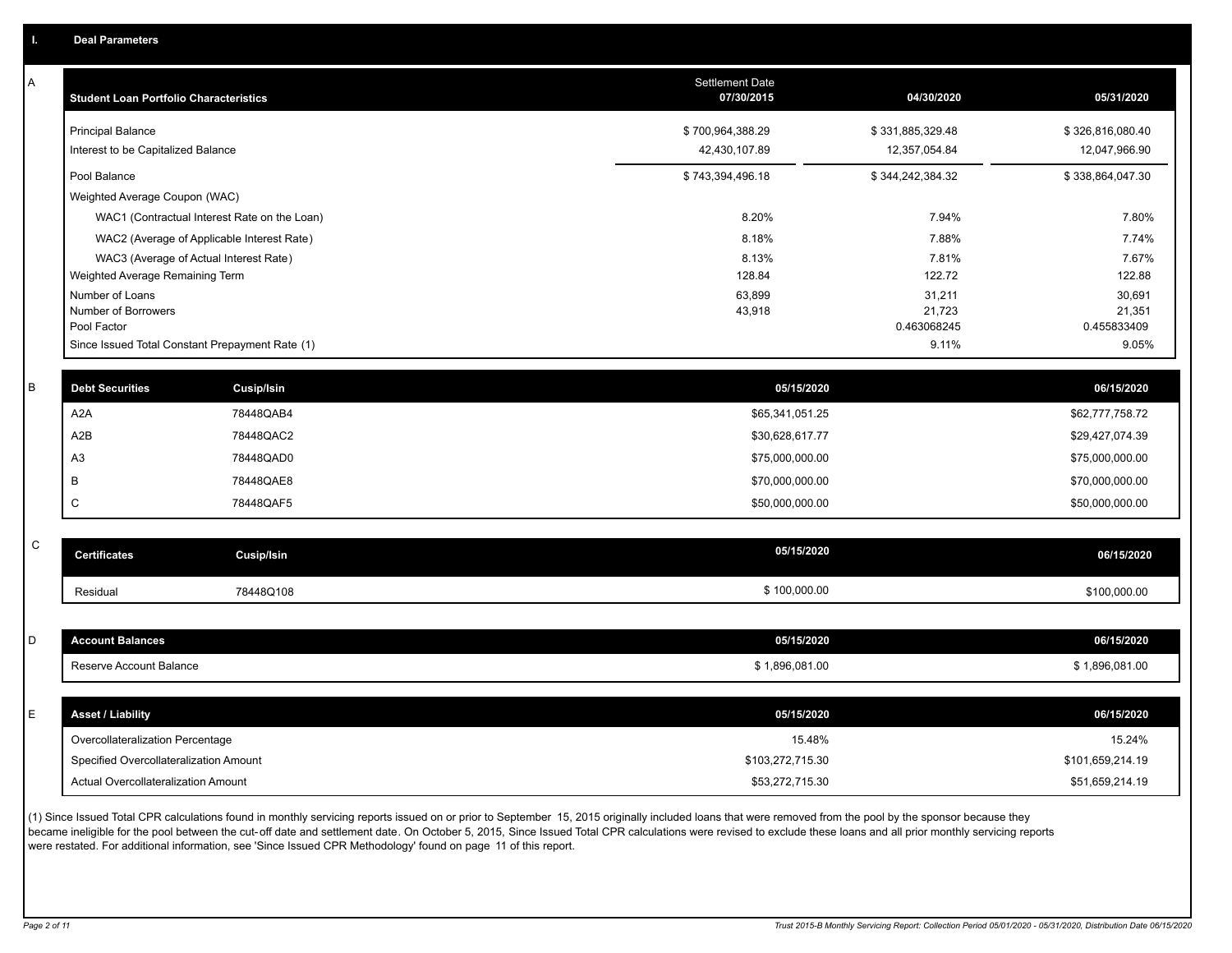## **II. 2015-B Trust Activity 05/01/2020 through 05/31/2020**

| <b>Borrower Principal</b><br>5,543,624.73<br><b>Consolidation Activity Principal</b><br>0.00<br>0.00<br>Seller Principal Reimbursement<br>0.00<br>Servicer Principal Reimbursement<br>Delinquent Principal Purchases by Servicer<br>0.00<br><b>Other Principal Deposits</b><br>0.00<br>\$5,543,624.73<br><b>Total Principal Receipts</b><br>В<br><b>Student Loan Interest Receipts</b><br><b>Borrower Interest</b><br>1,440,871.67<br><b>Consolidation Activity Interest</b><br>0.00<br>Seller Interest Reimbursement<br>0.00<br>Servicer Interest Reimbursement<br>0.00<br>0.00<br>Delinquent Interest Purchases by Servicer<br>Other Interest Deposits<br>0.00<br>\$1,440,871.67<br><b>Total Interest Receipts</b><br>C<br><b>Recoveries on Realized Losses</b><br>\$71,956.92<br>\$817.61<br>D<br><b>Investment Income</b><br>Е<br><b>Funds Borrowed from Next Collection Period</b><br>\$0.00<br>F<br><b>Funds Repaid from Prior Collection Period</b><br>\$0.00<br>G<br>\$0.00<br>Loan Sale or Purchase Proceeds<br>\$0.00<br>н<br>Initial Deposits to Distribution Account<br>\$0.00<br><b>Excess Transferred from Other Accounts</b><br><b>Borrower Benefit Reimbursements</b><br>\$0.00<br>J<br>Κ<br><b>Other Deposits</b><br>\$0.00<br>L<br><b>Other Fees Collected</b><br>\$0.00<br>М<br><b>AVAILABLE FUNDS</b><br>\$7,057,270.93<br>N<br>Non-Cash Principal Activity During Collection Period<br>\$474,375.65<br>O<br>Aggregate Purchased Amounts by the Depositor, Servicer or Seller<br>\$0.00<br>P<br>\$0.00<br>Aggregate Loan Substitutions | Α | <b>Student Loan Principal Receipts</b> |  |
|------------------------------------------------------------------------------------------------------------------------------------------------------------------------------------------------------------------------------------------------------------------------------------------------------------------------------------------------------------------------------------------------------------------------------------------------------------------------------------------------------------------------------------------------------------------------------------------------------------------------------------------------------------------------------------------------------------------------------------------------------------------------------------------------------------------------------------------------------------------------------------------------------------------------------------------------------------------------------------------------------------------------------------------------------------------------------------------------------------------------------------------------------------------------------------------------------------------------------------------------------------------------------------------------------------------------------------------------------------------------------------------------------------------------------------------------------------------------------------------------------------------------------------------------------------|---|----------------------------------------|--|
|                                                                                                                                                                                                                                                                                                                                                                                                                                                                                                                                                                                                                                                                                                                                                                                                                                                                                                                                                                                                                                                                                                                                                                                                                                                                                                                                                                                                                                                                                                                                                            |   |                                        |  |
|                                                                                                                                                                                                                                                                                                                                                                                                                                                                                                                                                                                                                                                                                                                                                                                                                                                                                                                                                                                                                                                                                                                                                                                                                                                                                                                                                                                                                                                                                                                                                            |   |                                        |  |
|                                                                                                                                                                                                                                                                                                                                                                                                                                                                                                                                                                                                                                                                                                                                                                                                                                                                                                                                                                                                                                                                                                                                                                                                                                                                                                                                                                                                                                                                                                                                                            |   |                                        |  |
|                                                                                                                                                                                                                                                                                                                                                                                                                                                                                                                                                                                                                                                                                                                                                                                                                                                                                                                                                                                                                                                                                                                                                                                                                                                                                                                                                                                                                                                                                                                                                            |   |                                        |  |
|                                                                                                                                                                                                                                                                                                                                                                                                                                                                                                                                                                                                                                                                                                                                                                                                                                                                                                                                                                                                                                                                                                                                                                                                                                                                                                                                                                                                                                                                                                                                                            |   |                                        |  |
|                                                                                                                                                                                                                                                                                                                                                                                                                                                                                                                                                                                                                                                                                                                                                                                                                                                                                                                                                                                                                                                                                                                                                                                                                                                                                                                                                                                                                                                                                                                                                            |   |                                        |  |
|                                                                                                                                                                                                                                                                                                                                                                                                                                                                                                                                                                                                                                                                                                                                                                                                                                                                                                                                                                                                                                                                                                                                                                                                                                                                                                                                                                                                                                                                                                                                                            |   |                                        |  |
|                                                                                                                                                                                                                                                                                                                                                                                                                                                                                                                                                                                                                                                                                                                                                                                                                                                                                                                                                                                                                                                                                                                                                                                                                                                                                                                                                                                                                                                                                                                                                            |   |                                        |  |
|                                                                                                                                                                                                                                                                                                                                                                                                                                                                                                                                                                                                                                                                                                                                                                                                                                                                                                                                                                                                                                                                                                                                                                                                                                                                                                                                                                                                                                                                                                                                                            |   |                                        |  |
|                                                                                                                                                                                                                                                                                                                                                                                                                                                                                                                                                                                                                                                                                                                                                                                                                                                                                                                                                                                                                                                                                                                                                                                                                                                                                                                                                                                                                                                                                                                                                            |   |                                        |  |
|                                                                                                                                                                                                                                                                                                                                                                                                                                                                                                                                                                                                                                                                                                                                                                                                                                                                                                                                                                                                                                                                                                                                                                                                                                                                                                                                                                                                                                                                                                                                                            |   |                                        |  |
|                                                                                                                                                                                                                                                                                                                                                                                                                                                                                                                                                                                                                                                                                                                                                                                                                                                                                                                                                                                                                                                                                                                                                                                                                                                                                                                                                                                                                                                                                                                                                            |   |                                        |  |
|                                                                                                                                                                                                                                                                                                                                                                                                                                                                                                                                                                                                                                                                                                                                                                                                                                                                                                                                                                                                                                                                                                                                                                                                                                                                                                                                                                                                                                                                                                                                                            |   |                                        |  |
|                                                                                                                                                                                                                                                                                                                                                                                                                                                                                                                                                                                                                                                                                                                                                                                                                                                                                                                                                                                                                                                                                                                                                                                                                                                                                                                                                                                                                                                                                                                                                            |   |                                        |  |
|                                                                                                                                                                                                                                                                                                                                                                                                                                                                                                                                                                                                                                                                                                                                                                                                                                                                                                                                                                                                                                                                                                                                                                                                                                                                                                                                                                                                                                                                                                                                                            |   |                                        |  |
|                                                                                                                                                                                                                                                                                                                                                                                                                                                                                                                                                                                                                                                                                                                                                                                                                                                                                                                                                                                                                                                                                                                                                                                                                                                                                                                                                                                                                                                                                                                                                            |   |                                        |  |
|                                                                                                                                                                                                                                                                                                                                                                                                                                                                                                                                                                                                                                                                                                                                                                                                                                                                                                                                                                                                                                                                                                                                                                                                                                                                                                                                                                                                                                                                                                                                                            |   |                                        |  |
|                                                                                                                                                                                                                                                                                                                                                                                                                                                                                                                                                                                                                                                                                                                                                                                                                                                                                                                                                                                                                                                                                                                                                                                                                                                                                                                                                                                                                                                                                                                                                            |   |                                        |  |
|                                                                                                                                                                                                                                                                                                                                                                                                                                                                                                                                                                                                                                                                                                                                                                                                                                                                                                                                                                                                                                                                                                                                                                                                                                                                                                                                                                                                                                                                                                                                                            |   |                                        |  |
|                                                                                                                                                                                                                                                                                                                                                                                                                                                                                                                                                                                                                                                                                                                                                                                                                                                                                                                                                                                                                                                                                                                                                                                                                                                                                                                                                                                                                                                                                                                                                            |   |                                        |  |
|                                                                                                                                                                                                                                                                                                                                                                                                                                                                                                                                                                                                                                                                                                                                                                                                                                                                                                                                                                                                                                                                                                                                                                                                                                                                                                                                                                                                                                                                                                                                                            |   |                                        |  |
|                                                                                                                                                                                                                                                                                                                                                                                                                                                                                                                                                                                                                                                                                                                                                                                                                                                                                                                                                                                                                                                                                                                                                                                                                                                                                                                                                                                                                                                                                                                                                            |   |                                        |  |
|                                                                                                                                                                                                                                                                                                                                                                                                                                                                                                                                                                                                                                                                                                                                                                                                                                                                                                                                                                                                                                                                                                                                                                                                                                                                                                                                                                                                                                                                                                                                                            |   |                                        |  |
|                                                                                                                                                                                                                                                                                                                                                                                                                                                                                                                                                                                                                                                                                                                                                                                                                                                                                                                                                                                                                                                                                                                                                                                                                                                                                                                                                                                                                                                                                                                                                            |   |                                        |  |
|                                                                                                                                                                                                                                                                                                                                                                                                                                                                                                                                                                                                                                                                                                                                                                                                                                                                                                                                                                                                                                                                                                                                                                                                                                                                                                                                                                                                                                                                                                                                                            |   |                                        |  |
|                                                                                                                                                                                                                                                                                                                                                                                                                                                                                                                                                                                                                                                                                                                                                                                                                                                                                                                                                                                                                                                                                                                                                                                                                                                                                                                                                                                                                                                                                                                                                            |   |                                        |  |
|                                                                                                                                                                                                                                                                                                                                                                                                                                                                                                                                                                                                                                                                                                                                                                                                                                                                                                                                                                                                                                                                                                                                                                                                                                                                                                                                                                                                                                                                                                                                                            |   |                                        |  |
|                                                                                                                                                                                                                                                                                                                                                                                                                                                                                                                                                                                                                                                                                                                                                                                                                                                                                                                                                                                                                                                                                                                                                                                                                                                                                                                                                                                                                                                                                                                                                            |   |                                        |  |
|                                                                                                                                                                                                                                                                                                                                                                                                                                                                                                                                                                                                                                                                                                                                                                                                                                                                                                                                                                                                                                                                                                                                                                                                                                                                                                                                                                                                                                                                                                                                                            |   |                                        |  |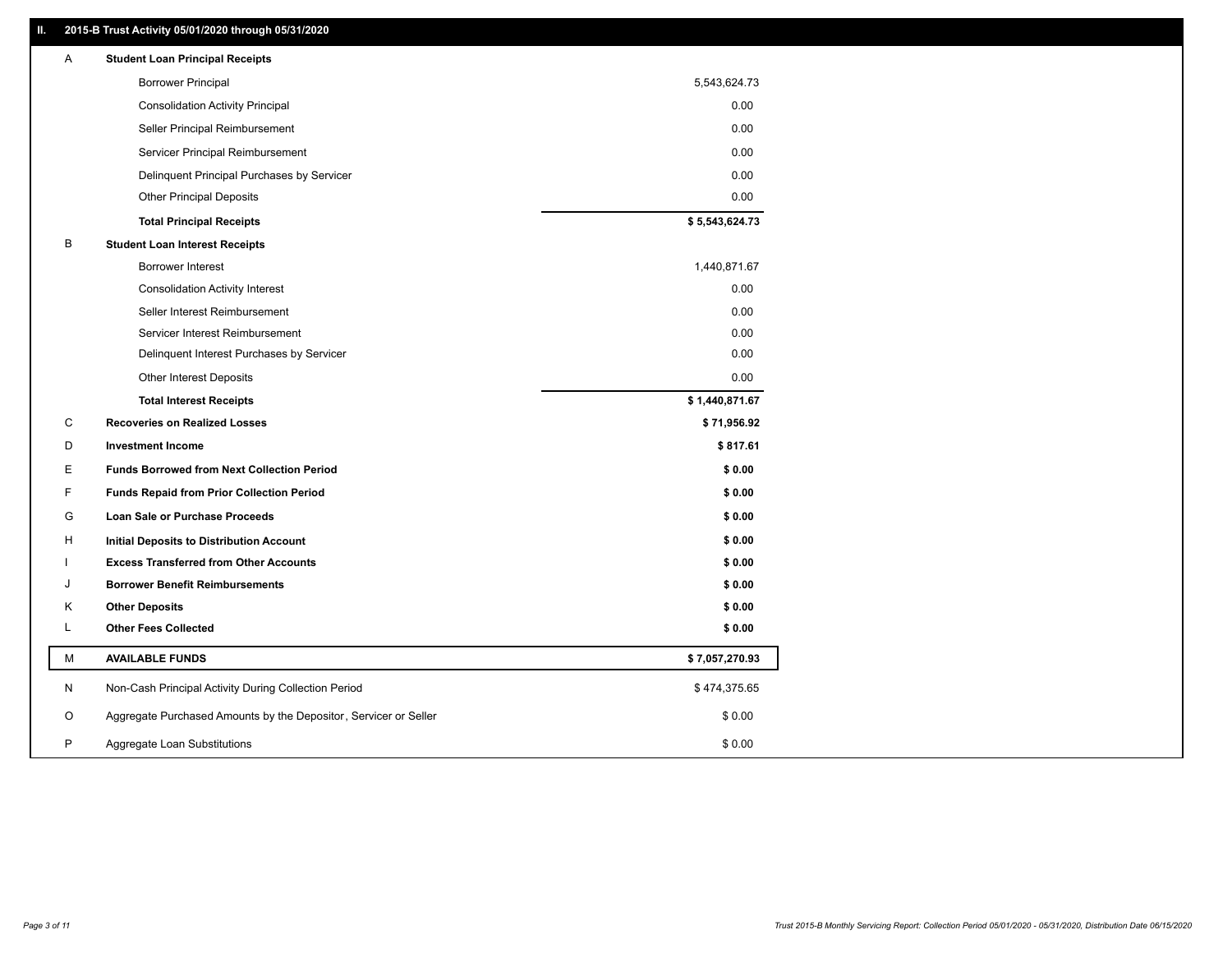|                   |                       |                          |         |                                                                  | <b>Loans by Repayment Status</b> |                            |                          |         |                                                           |                |                            |
|-------------------|-----------------------|--------------------------|---------|------------------------------------------------------------------|----------------------------------|----------------------------|--------------------------|---------|-----------------------------------------------------------|----------------|----------------------------|
|                   |                       |                          |         | 05/31/2020                                                       |                                  |                            |                          |         | 04/30/2020                                                |                |                            |
|                   |                       | <b>Wtd Avg</b><br>Coupon | # Loans | <b>Principal and</b><br><b>Interest Accrued</b><br>to Capitalize | % of Principal                   | % of Loans in<br>Repay (1) | <b>Wtd Avg</b><br>Coupon | # Loans | Principal and<br><b>Interest Accrued</b><br>to Capitalize | % of Principal | % of Loans in<br>Repay (1) |
| INTERIM:          | IN SCHOOL             | 9.06%                    | 588     | \$9,895,395.03                                                   | 2.920%                           | $-$ %                      | 9.26%                    | 689     | \$11,582,404.51                                           | 3.365%         | $-$ %                      |
|                   | <b>GRACE</b>          | 8.86%                    | 289     | \$5,144,034.29                                                   | 1.518%                           | $-$ %                      | 8.86%                    | 194     | \$3,582,398.08                                            | 1.041%         | $-$ %                      |
|                   | <b>DEFERMENT</b>      | 8.74%                    | 1,916   | \$27,954,440.76                                                  | 8.249%                           | $-$ %                      | 8.86%                    | 2,094   | \$30,617,414.67                                           | 8.894%         | $-$ %                      |
| <b>REPAYMENT:</b> | <b>CURRENT</b>        | 7.50%                    | 23,308  | \$233,835,468.27                                                 | 69.006%                          | 79.033%                    | 7.64%                    | 23,852  | \$239,426,321.05                                          | 69.552%        | 80.221%                    |
|                   | 31-60 DAYS DELINQUENT | 8.02%                    | 449     | \$6,804,775.30                                                   | 2.008%                           | 2.300%                     | 7.96%                    | 448     | \$6,017,093.89                                            | 1.748%         | 2.016%                     |
|                   | 61-90 DAYS DELINQUENT | 7.46%                    | 198     | \$3,049,333.18                                                   | 0.900%                           | 1.031%                     | 7.69%                    | 223     | \$3,474,258.37                                            | 1.009%         | 1.164%                     |
|                   | > 90 DAYS DELINQUENT  | 9.10%                    | 101     | \$1,759,807.74                                                   | 0.519%                           | 0.595%                     | 8.87%                    | 110     | \$1,835,239.68                                            | 0.533%         | 0.615%                     |
|                   | FORBEARANCE           | 7.36%                    | 3,842   | \$50,420,792.73                                                  | 14.879%                          | 17.042%                    | 7.50%                    | 3,601   | \$47,707,254.07                                           | 13.859%        | 15.984%                    |
| <b>TOTAL</b>      |                       |                          | 30,691  | \$338,864,047.30                                                 | 100.00%                          | 100.00%                    |                          | 31,211  | \$344,242,384.32                                          | 100.00%        | 100.00%                    |

Percentages may not total 100% due to rounding  $\star$ 

1 Loans classified in "Repayment" include any loan for which interim interest only, \$25 fixed payments or full principal and interest payments are due.

| 05/31/2020<br>04/30/2020<br>Principal and<br><b>Principal and</b><br><b>Wtd Avg</b><br><b>Interest Accrued</b><br>% of Loans in<br><b>Wtd Avg</b><br><b>Interest Accrued</b><br># Loans<br>to Capitalize<br>% of Principal<br>P&I Repay (2)<br>to Capitalize<br>% of Principal<br>Coupon<br># Loans<br>Coupon<br>IN SCHOOL<br>$-$ %<br>8.79%<br>9.01%<br>INTERIM:<br>1,058<br>5.110%<br>1,261<br>\$20,653,182.68<br>6.000%<br>\$17,314,468.43<br>GRACE<br>8.69%<br>536<br>$-$ %<br>8.64%<br>345<br>2.573%<br>\$5,574,695.83<br>1.619%<br>\$8,718,031.03<br><b>DEFERMENT</b><br>$-$ %<br>8.40%<br>3,373<br>13.816%<br>8.54%<br>3,715<br>14.949%<br>\$46,816,522.93<br>\$51,459,161.29<br><b>CURRENT</b> |                                |
|--------------------------------------------------------------------------------------------------------------------------------------------------------------------------------------------------------------------------------------------------------------------------------------------------------------------------------------------------------------------------------------------------------------------------------------------------------------------------------------------------------------------------------------------------------------------------------------------------------------------------------------------------------------------------------------------------------|--------------------------------|
|                                                                                                                                                                                                                                                                                                                                                                                                                                                                                                                                                                                                                                                                                                        |                                |
|                                                                                                                                                                                                                                                                                                                                                                                                                                                                                                                                                                                                                                                                                                        | % of Loans in<br>P&I Repay (2) |
|                                                                                                                                                                                                                                                                                                                                                                                                                                                                                                                                                                                                                                                                                                        | $-$ %                          |
|                                                                                                                                                                                                                                                                                                                                                                                                                                                                                                                                                                                                                                                                                                        | $-$ %                          |
|                                                                                                                                                                                                                                                                                                                                                                                                                                                                                                                                                                                                                                                                                                        | $-$ %                          |
| P&I REPAYMENT:<br>7.42%<br>21,155<br>60.278%<br>7.55%<br>21,530<br>60.380%<br>\$204,258,797.09<br>76.785%<br>\$207,854,979.75                                                                                                                                                                                                                                                                                                                                                                                                                                                                                                                                                                          | 77.978%                        |
| 31-60 DAYS DELINQUENT<br>8.00%<br>434<br>1.953%<br>7.90%<br>431<br>1.672%<br>\$6,617,342.33<br>2.488%<br>\$5,757,310.81                                                                                                                                                                                                                                                                                                                                                                                                                                                                                                                                                                                | 2.160%                         |
| 222<br>61-90 DAYS DELINQUENT<br>7.46%<br>196<br>0.891%<br>1.135%<br>1.005%<br>\$3,018,165.25<br>7.71%<br>\$3,459,009.83                                                                                                                                                                                                                                                                                                                                                                                                                                                                                                                                                                                | 1.298%                         |
| 97<br>> 90 DAYS DELINQUENT<br>9.17%<br>106<br>\$1,699,927.51<br>0.502%<br>0.639%<br>8.88%<br>\$1,776,790.06<br>0.516%                                                                                                                                                                                                                                                                                                                                                                                                                                                                                                                                                                                  | 0.667%                         |
| FORBEARANCE<br>7.36%<br>3,842<br>14.879%<br>7.50%<br>3,601<br>13.859%<br>\$50,420,792.73<br>18.954%<br>\$47,707,254.07                                                                                                                                                                                                                                                                                                                                                                                                                                                                                                                                                                                 | 17.898%                        |
| <b>TOTAL</b><br>100.00%<br>100.00%<br>30,691<br>31,211<br>\$344,242,384.32<br>100.00%<br>\$338,864,047.30<br>$\star$<br>Percentages may not total 100% due to rounding<br>2 Loans classified in "P&I Repayment" includes only those loans for which scheduled principal and interest payments are due.                                                                                                                                                                                                                                                                                                                                                                                                 | 100.00%                        |

WAC reflects WAC3 To conform with company standard reporting these sections now include Princial and Interest Accrued to Capitalize .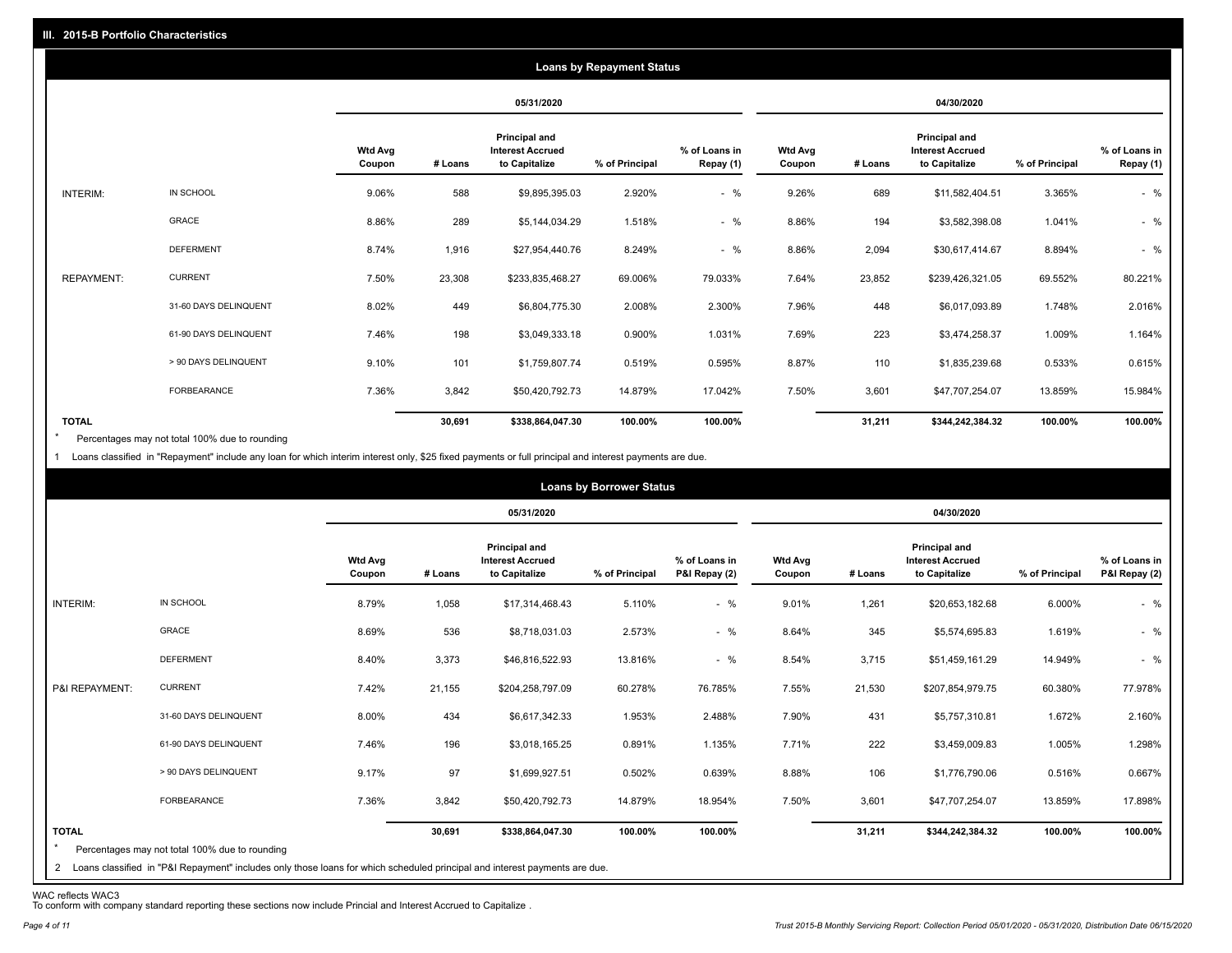|                                                                                                  | 5/31/2020        | 4/30/2020        |
|--------------------------------------------------------------------------------------------------|------------------|------------------|
| Pool Balance                                                                                     | \$338,864,047.30 | \$344,242,384.32 |
| Total # Loans                                                                                    | 30,691           | 31,211           |
| Total # Borrowers                                                                                | 21,351           | 21,723           |
| Weighted Average Coupon                                                                          | 7.74%            | 7.88%            |
| Weighted Average Remaining Term                                                                  | 122.88           | 122.72           |
| Percent of Pool - Cosigned                                                                       | 93.1%            | 93.1%            |
| Percent of Pool - Non Cosigned                                                                   | 6.9%             | 6.9%             |
| Borrower Interest Accrued for Period                                                             | \$2,164,367.56   | \$2,213,228.13   |
| <b>Outstanding Borrower Interest Accrued</b>                                                     | \$15,365,452.79  | \$15,286,778.79  |
| Gross Principal Realized Loss - Periodic *                                                       | \$143,813.69     | \$251,251.02     |
| Gross Principal Realized Loss - Cumulative *                                                     | \$33,464,535.78  | \$33,320,722.09  |
| Recoveries on Realized Losses - Periodic                                                         | \$71,956.92      | \$123,907.78     |
| Recoveries on Realized Losses - Cumulative                                                       | \$5,135,745.08   | \$5,063,788.16   |
| Net Losses - Periodic                                                                            | \$71,856.77      | \$127,343.24     |
| Net Losses - Cumulative                                                                          | \$28,328,790.70  | \$28,256,933.93  |
| Non-Cash Principal Activity - Capitalized Interest                                               | \$622,304.48     | \$323,078.09     |
| Since Issued Total Constant Prepayment Rate (CPR) (1)                                            | 9.05%            | 9.11%            |
| Loan Substitutions                                                                               | \$0.00           | \$0.00           |
| <b>Cumulative Loan Substitutions</b>                                                             | \$0.00           | \$0.00           |
| <b>Unpaid Servicing Fees</b>                                                                     | \$0.00           | \$0.00           |
| <b>Unpaid Administration Fees</b>                                                                | \$0.00           | \$0.00           |
| <b>Unpaid Carryover Servicing Fees</b>                                                           | \$0.00           | \$0.00           |
| Note Interest Shortfall                                                                          | \$0.00           | \$0.00           |
| Loans in Modification                                                                            | \$40,155,888.59  | \$41,238,204.13  |
| % of Loans in Modification as a % of Loans in Repayment (P&I)                                    | 18.63%           | 18.84%           |
|                                                                                                  |                  |                  |
|                                                                                                  |                  |                  |
| % Annualized Gross Principal Realized Loss - Periodic as a %<br>of Loans in Repayment (P&I) * 12 | 0.80%            | 1.38%            |
| % Gross Principal Realized Loss - Cumulative as a % of                                           |                  |                  |
| <b>Original Pool Balance</b>                                                                     | 4.50%            | 4.48%            |

\* In accordance with the Servicer's current policies and procedures, after September 1, 2017 loans subject to bankruptcy claims generally will not be reported as a charged- off unless and until they are delinquent for 120

(1) Since Issued Total CPR calculations found in monthly servicing reports issued on or prior to September 15, 2015 originally included loans that were removed from the pool by the sponsor because they became ineligible fo between the cut-off date and settlement date. On October 5, 2015, Since Issued Total CPR calculations were revised to exclude these loans and all prior monthly servicing reports were restated. For additional information, s Issued CPR Methodology' found on page 11 of this report.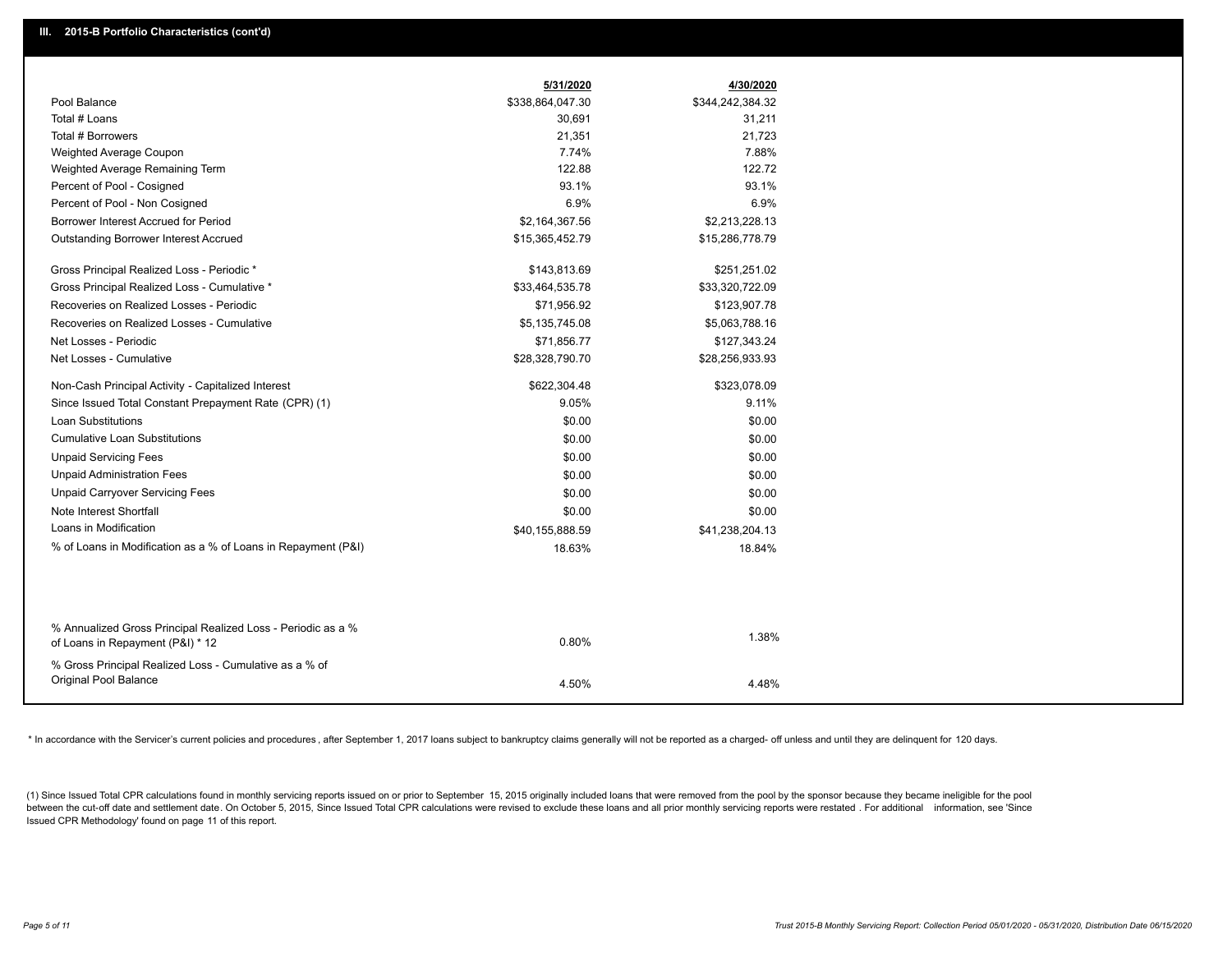#### **Loan Program**  A

|                                    | Weighted<br><b>Average Coupon</b> | # LOANS | <b>\$ AMOUNT</b> | $%$ *    |
|------------------------------------|-----------------------------------|---------|------------------|----------|
| - Smart Option Interest-Only Loans | 6.70%                             | 5,945   | \$44,644,746.32  | 13.175%  |
| - Smart Option Fixed Pay Loans     | 7.59%                             | 8,199   | \$106,027,334.56 | 31.289%  |
| - Smart Option Deferred Loans      | 7.94%                             | 16,547  | \$188,191,966.42 | 55.536%  |
| - Other Loan Programs              | $0.00\%$                          | 0       | \$0.00           | 0.000%   |
| <b>Total</b>                       | 7.67%                             | 30,691  | \$338,864,047.30 | 100.000% |

\* Percentages may not total 100% due to rounding

B

C

**Index Type**

|                       | Weighted<br><b>Average Coupon</b> | # LOANS | <b>\$ AMOUNT</b> | $%$ *     |
|-----------------------|-----------------------------------|---------|------------------|-----------|
| - Fixed Rate Loans    | 7.23%                             | 7,163   | \$98,329,362.63  | 29.017%   |
| - LIBOR Indexed Loans | 7.84%                             | 23,528  | \$240,534,684.67 | 70.983%   |
| - Other Index Rates   | $0.00\%$                          | 0       | \$0.00           | $0.000\%$ |
| <b>Total</b>          | 7.67%                             | 30,691  | \$338,864,047.30 | 100.000%  |

\* Percentages may not total 100% due to rounding

# **Weighted Average Recent FICO**

| \$33,044,926.55<br>\$24,117,740.22 | 9.752%   |
|------------------------------------|----------|
|                                    |          |
|                                    | 7.117%   |
| \$37,498,481.38                    | 11.066%  |
| \$71,567,037.55                    | 21.120%  |
| \$172,612,005.20                   | 50.938%  |
| \$23,856.40                        | 0.007%   |
| \$338,864,047.30                   | 100.000% |
|                                    |          |

WAC reflects WAC3 To conform with company standard reporting these sections now include Princial and Interest Accrued to Capitalize .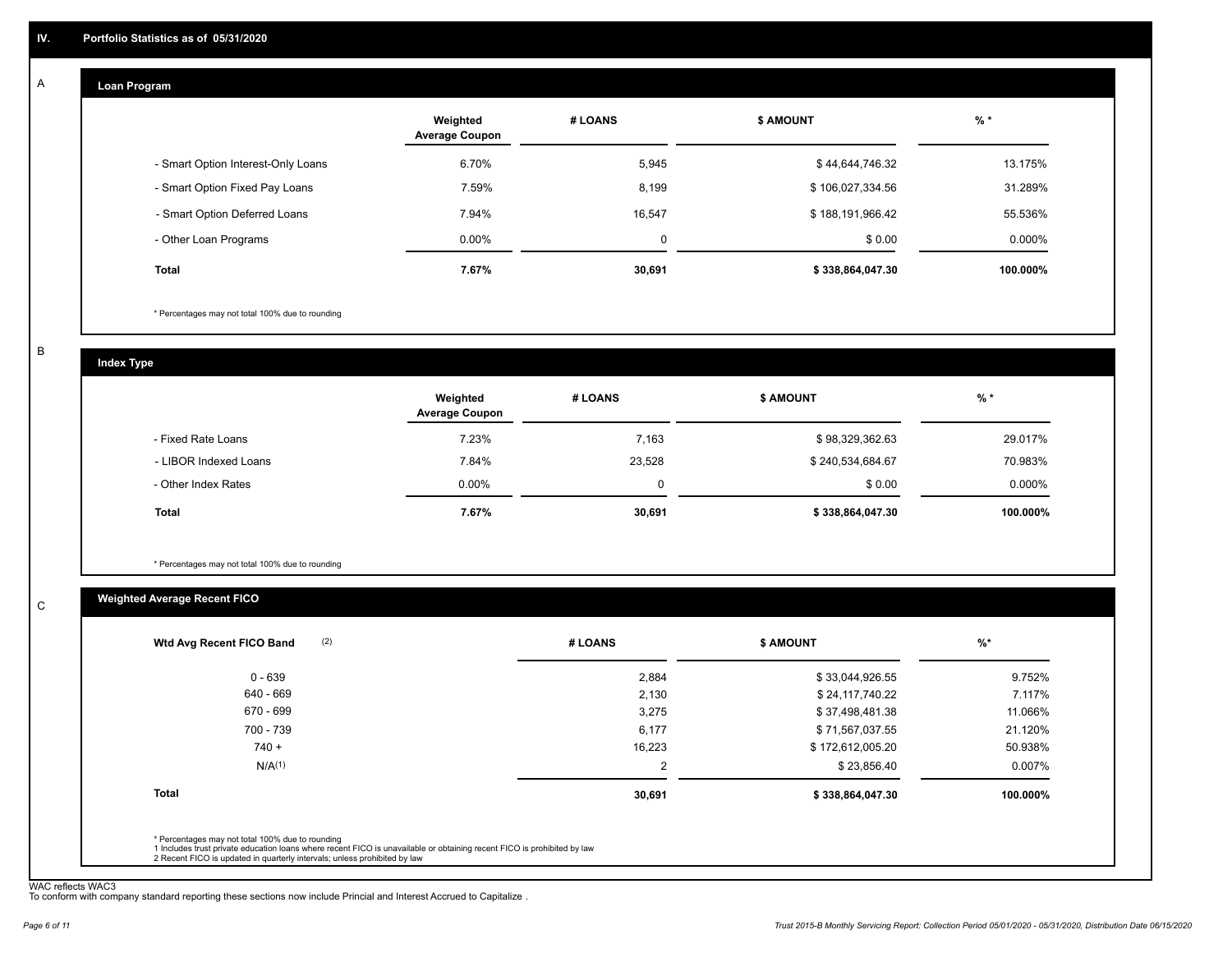| V. |       | 2015-B Reserve Account and Principal Distribution Calculations                             |                  |  |
|----|-------|--------------------------------------------------------------------------------------------|------------------|--|
| А. |       | <b>Reserve Account</b>                                                                     |                  |  |
|    |       | Specified Reserve Account Balance                                                          | \$1,896,081.00   |  |
|    |       | Actual Reserve Account Balance                                                             | \$1,896,081.00   |  |
| В. |       | <b>Principal Distribution Amount</b>                                                       |                  |  |
|    | j.    | Class A Notes Outstanding                                                                  | \$170,969,669.02 |  |
|    | ii.   | Pool Balance                                                                               | \$338,864,047.30 |  |
|    | iii.  | First Priority Principal Distribution Amount (i - ii)                                      | \$0.00           |  |
|    |       |                                                                                            |                  |  |
|    | iv.   | Class A and B Notes Outstanding                                                            | \$240,969,669.02 |  |
|    | v.    | First Priority Principal Distribution Amount                                               | \$0.00           |  |
|    | vi.   | Pool Balance                                                                               | \$338,864,047.30 |  |
|    | vii.  | Specified Overcollateralization Amount                                                     | \$101,659,214.19 |  |
|    | viii. | Available Funds (after payment of waterfall items A through H)                             | \$6,111,595.93   |  |
|    | ix.   | <b>Class C Notes Outstanding</b>                                                           | \$50,000,000.00  |  |
|    | x.    | Regular Principal Distribution Amount (if (iv > 0, (iv - v) - (vi - vii), min(viii, ix))   | \$3,764,835.91   |  |
|    |       |                                                                                            |                  |  |
|    | xi.   | Pool Balance                                                                               | \$338,864,047.30 |  |
|    | xii.  | 10% of Initial Pool Balance                                                                | \$74,339,449.62  |  |
|    | xiii. | First Priority Principal Distribution Amount                                               | \$0.00           |  |
|    | XIV.  | Regular Principal Distribution Amount                                                      | \$3,764,835.91   |  |
|    | XV.   | Available Funds (after payment of waterfall items A through J)                             | \$2,346,760.02   |  |
|    |       | xvi. Additional Principal Distribution Amount (if(ix $\lt$ = x, min(xv, xi - xiii - xiv))) | \$0.00           |  |
|    |       |                                                                                            |                  |  |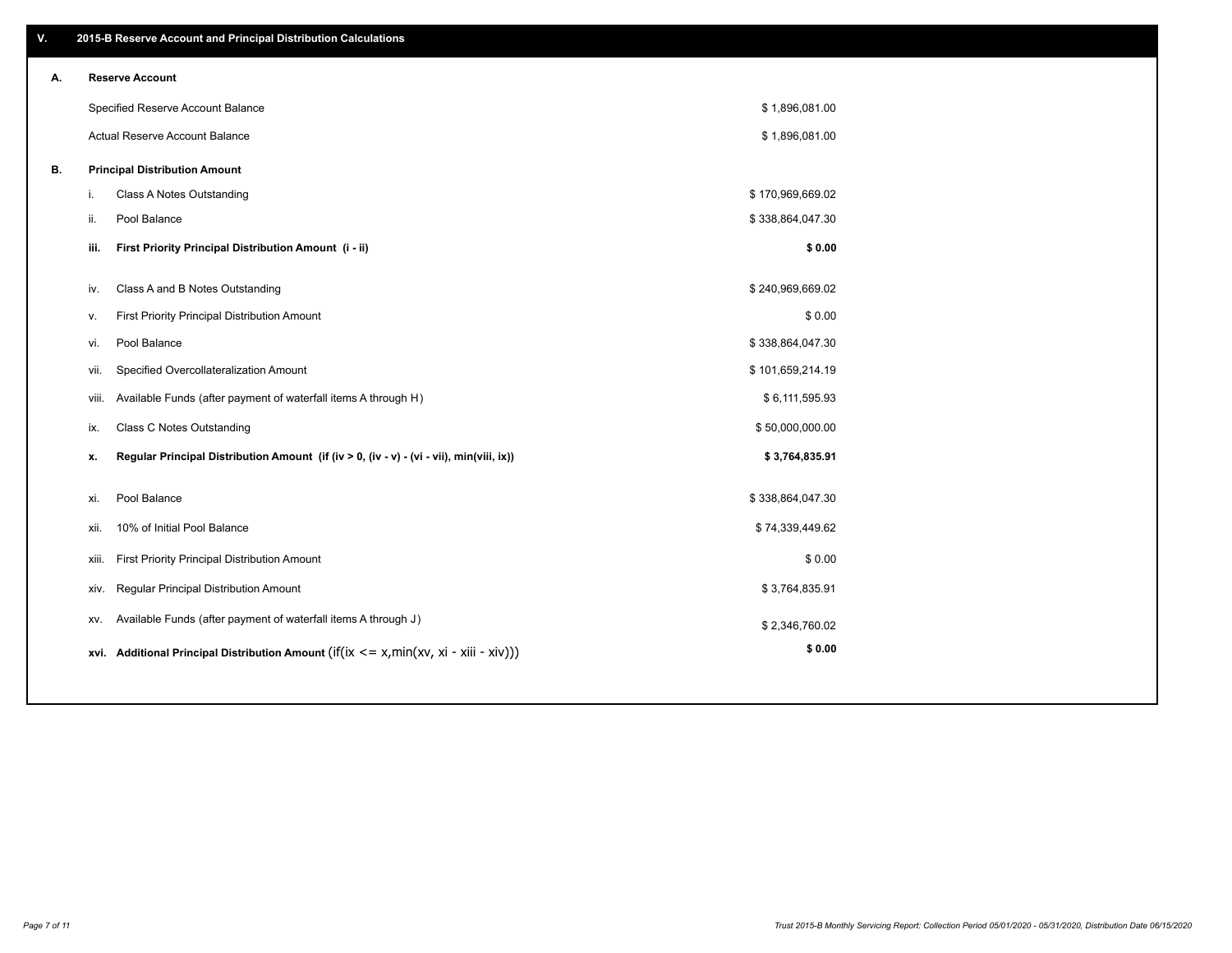|    |                                                         | Paid           | <b>Funds Balance</b> |
|----|---------------------------------------------------------|----------------|----------------------|
|    | <b>Total Available Funds</b>                            |                | \$7,057,270.93       |
|    |                                                         |                |                      |
| Α  | <b>Trustee Fees</b>                                     | \$0.00         | \$7,057,270.93       |
| В  | <b>Servicing Fees</b>                                   | \$222,038.70   | \$6,835,232.23       |
| C  | i. Administration Fees                                  | \$8,333.00     | \$6,826,899.23       |
|    | ii. Unreimbursed Administrator Advances plus any Unpaid | \$0.00         | \$6,826,899.23       |
| D  | Class A Noteholders Interest Distribution Amount        | \$323,636.63   | \$6,503,262.60       |
| Е  | First Priority Principal Payment                        | \$0.00         | \$6,503,262.60       |
| F. | Class B Noteholders Interest Distribution Amount        | \$204,166.67   | \$6,299,095.93       |
| G  | <b>Class C Noteholders Interest Distribution Amount</b> | \$187,500.00   | \$6,111,595.93       |
| H  | Reinstatement Reserve Account                           | \$0.00         | \$6,111,595.93       |
|    | Regular Principal Distribution                          | \$3,764,835.91 | \$2,346,760.02       |
| J  | <b>Carryover Servicing Fees</b>                         | \$0.00         | \$2,346,760.02       |
| Κ  | Additional Principal Distribution Amount                | \$0.00         | \$2,346,760.02       |
| L  | Unpaid Expenses of Trustee                              | \$0.00         | \$2,346,760.02       |
| M  | Unpaid Expenses of Administrator                        | \$0.00         | \$2,346,760.02       |
| N  | Remaining Funds to the Residual Certificateholders      | \$2,346,760.02 | \$0.00               |

### **Waterfall Conditions**

|      | Pool Balance                                                                     | \$338,864,047.30 |
|------|----------------------------------------------------------------------------------|------------------|
| Ш.   | Class A and B Notes Outstanding                                                  | \$240,969,669.02 |
| iii. | Class C Noteholders' Interest Distribution Ratio (i / ii)                        | 140.63%          |
| IV.  | Minimum Ratio                                                                    | 110.00%          |
| v.   | Is the Class C Noteholders' Interest Distribution Condition Satisfied (iii > iv) |                  |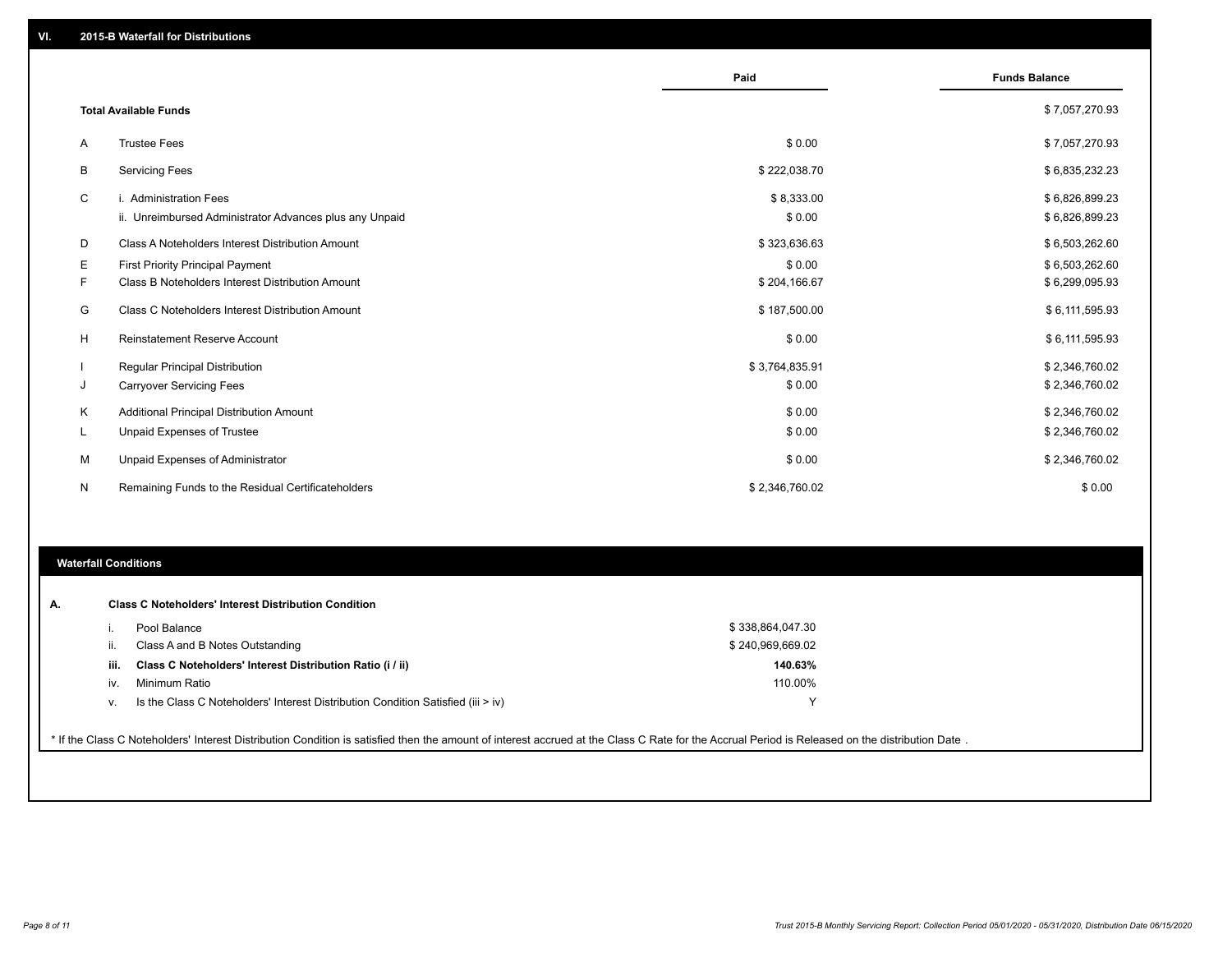# **VII. 2015-B Distributions**

| <b>Distribution Amounts</b>                                |                         |                         |                         |
|------------------------------------------------------------|-------------------------|-------------------------|-------------------------|
|                                                            | A <sub>2</sub> A        | A <sub>2</sub> B        | A3                      |
| Cusip/Isin                                                 | 78448QAB4               | 78448QAC2               | 78448QAD0               |
| <b>Beginning Balance</b>                                   | \$65,341,051.25         | \$30,628,617.77         | \$75,000,000.00         |
| Index                                                      | <b>FIXED</b>            | <b>LIBOR</b>            | <b>LIBOR</b>            |
| Spread/Fixed Rate                                          | 2.98%                   | 1.20%                   | 1.75%                   |
| Record Date (Days Prior to Distribution)                   | 1 NEW YORK BUSINESS DAY | 1 NEW YORK BUSINESS DAY | 1 NEW YORK BUSINESS DAY |
| <b>Accrual Period Begin</b>                                | 5/15/2020               | 5/15/2020               | 5/15/2020               |
| <b>Accrual Period End</b>                                  | 6/15/2020               | 6/15/2020               | 6/15/2020               |
| Daycount Fraction                                          | 0.08333333              | 0.08611111              | 0.08611111              |
| Interest Rate*                                             | 2.98000%                | 1.38363%                | 1.93363%                |
| <b>Accrued Interest Factor</b>                             | 0.002483333             | 0.001191459             | 0.001665070             |
| <b>Current Interest Due</b>                                | \$162,263.61            | \$36,492.75             | \$124,880.27            |
| Interest Shortfall from Prior Period Plus Accrued Interest | $\mathsf{\$}$ -         | $\mathsf{\$}$ -         | $\mathsf{\$}$ -         |
| <b>Total Interest Due</b>                                  | \$162,263.61            | \$36,492.75             | \$124,880.27            |
| <b>Interest Paid</b>                                       | \$162,263.61            | \$36,492.75             | \$124,880.27            |
| <b>Interest Shortfall</b>                                  | $\frac{1}{2}$           | $\mathcal{S}$ -         | $\mathcal{S}$ -         |
| <b>Principal Paid</b>                                      | \$2,563,292.53          | \$1,201,543.38          | $\mathsf{\$}$ -         |
| <b>Ending Principal Balance</b>                            | \$62,777,758.72         | \$29,427,074.39         | \$75,000,000.00         |
| Paydown Factor                                             | 0.013350482             | 0.013350482             | 0.000000000             |
| <b>Ending Balance Factor</b>                               | 0.326967493             | 0.326967493             | 1.000000000             |

\* Pay rates for Current Distribution. For the interest rates applicable to the next distribution date, please see https://www.salliemae.com/about/investors/data/SMBabrate.txt.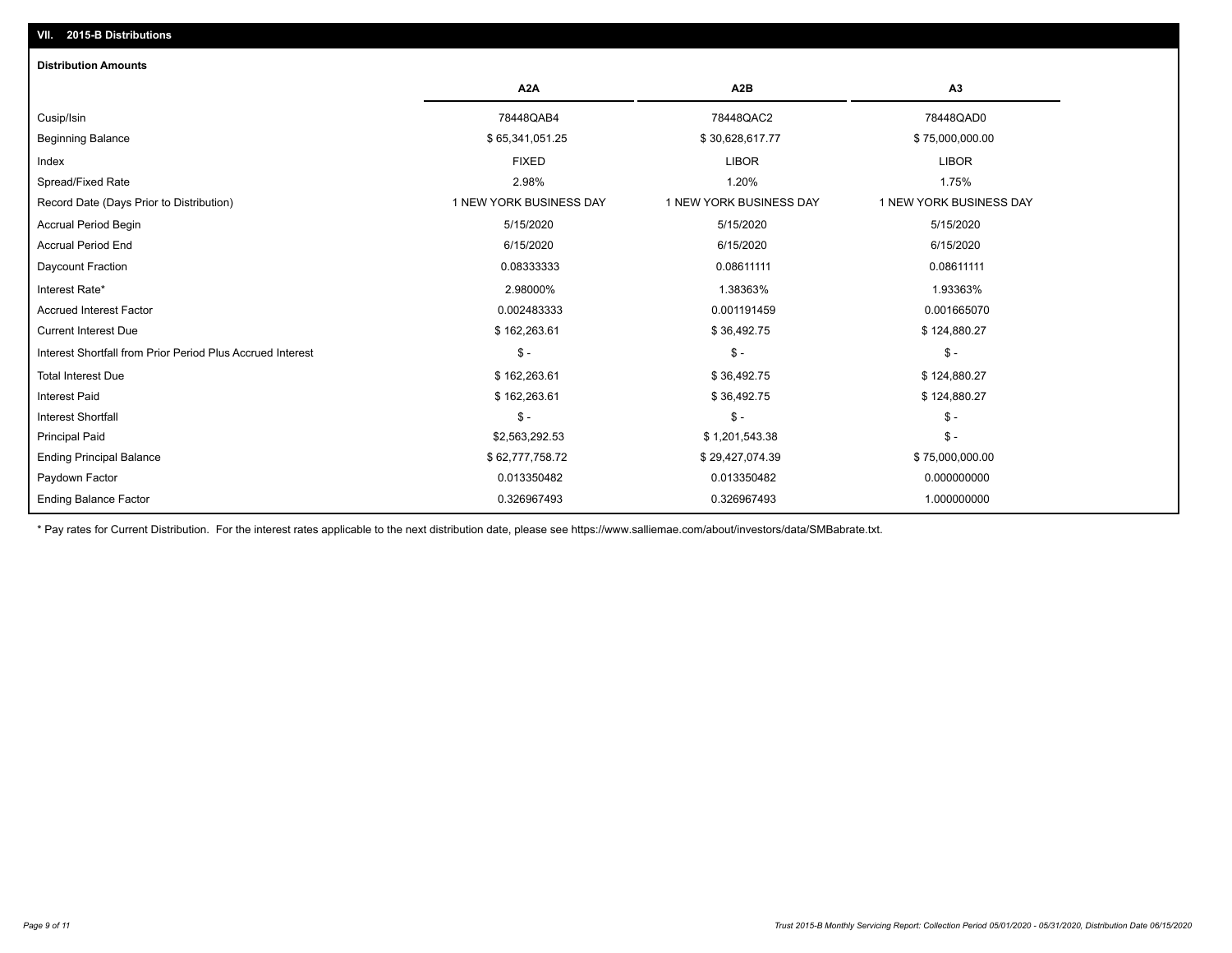| VII. 2015-B Distributions                                  |                         |                         |
|------------------------------------------------------------|-------------------------|-------------------------|
| <b>Distribution Amounts</b>                                |                         |                         |
|                                                            | в                       | C                       |
| Cusip/Isin                                                 | 78448QAE8               | 78448QAF5               |
| <b>Beginning Balance</b>                                   | \$70,000,000.00         | \$50,000,000.00         |
| Index                                                      | <b>FIXED</b>            | <b>FIXED</b>            |
| Spread/Fixed Rate                                          | 3.50%                   | 4.50%                   |
| Record Date (Days Prior to Distribution)                   | 1 NEW YORK BUSINESS DAY | 1 NEW YORK BUSINESS DAY |
| <b>Accrual Period Begin</b>                                | 5/15/2020               | 5/15/2020               |
| <b>Accrual Period End</b>                                  | 6/15/2020               | 6/15/2020               |
| Daycount Fraction                                          | 0.08333333              | 0.08333333              |
| Interest Rate*                                             | 3.50000%                | 4.50000%                |
| <b>Accrued Interest Factor</b>                             | 0.002916667             | 0.003750000             |
| <b>Current Interest Due</b>                                | \$204,166.67            | \$187,500.00            |
| Interest Shortfall from Prior Period Plus Accrued Interest | $\mathsf{\$}$ -         | $\mathsf{\$}$ -         |
| <b>Total Interest Due</b>                                  | \$204,166.67            | \$187,500.00            |
| <b>Interest Paid</b>                                       | \$204,166.67            | \$187,500.00            |
| Interest Shortfall                                         | $\mathcal{S}$ -         | $\frac{1}{2}$           |
| <b>Principal Paid</b>                                      | $\mathsf{\$}$ -         | $\mathsf{\$}$ -         |
| <b>Ending Principal Balance</b>                            | \$70,000,000.00         | \$50,000,000.00         |
| Paydown Factor                                             | 0.000000000             | 0.000000000             |
| <b>Ending Balance Factor</b>                               | 1.000000000             | 1.000000000             |

\* Pay rates for Current Distribution. For the interest rates applicable to the next distribution date, please see https://www.salliemae.com/about/investors/data/SMBabrate.txt.